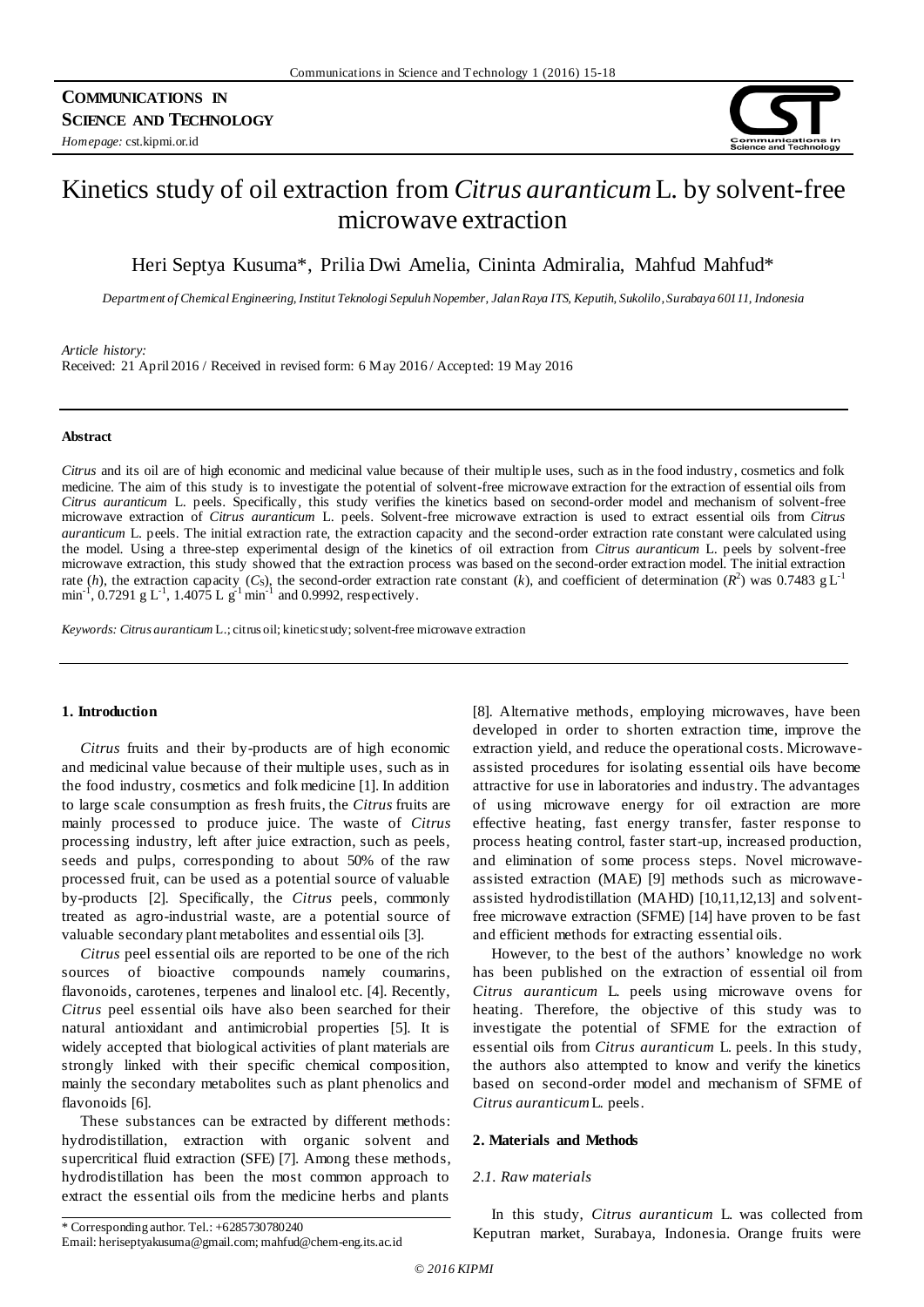peeled using a hand procedure which separates the external part of the orange, giving a yield of  $\pm 20\%$  w/w of orange peel with respect to the whole friut. Fresh plant material was employed in solvent-free microwave extraction. All other chemicals and solvents used were of analytical grade.

#### *2.2. Solvent-free microwave extraction*

In employing SFME, we used a domestic microwave oven (EMM-2007X, Electrolux, 20 l, maximum delivered power of 800 W) with wave frequency of 2450 MHz. The dimensions of the PTFE-coated cavity of the microwave oven were 46.1 cm x 28.0 cm x 37.3 cm. The microwave oven was modified by drilling a hole at the top. A round bottom flask with a capacity of 1000 ml was placed inside the oven and was connected to the three-way adapter and liebig condenser through the hole. Then, the hole was closed with PTFE to prevent any loss of the heat inside.

In this method, fresh peels were placed in the microwave oven. Fourty grams of *Citrus auranticum* L. peels was placed inside the reaction flask and heated by microwave irradiation with 400 W (50% power) for 60 min. During the process, the vapor passed through the condenser outside the microwave cavity where it was condensed (Fig. 1). The essential oils and water was simply separated by decantation. Every 10 min, the collected essential oils was decanted from the condensate. The essential oils were collected in amber vials, dried under anhydrous sodium sulfate and stored at 4<sup>o</sup>C. The extraction yield of citrus oil was calculated according to the equation given:

$$
y = \frac{v}{w} \times 100\tag{1}
$$

where y is the citrus oil yield  $(\% , w/w)$ , V is the weight or mass of extracted citrus oil (g) and W is the weight or mass of fresh *Citrus auranticum* L. peels (g).



Fig. 1. Schematic representation of the solvent-free microwave extraction apparatus used in this study

## *2.3. Kinetic model*

Second-order mechanism model means that the extraction occurs in two simultaneous processes. The amount of extracted oil increases rapidly with time at the beginning and then decreases slowly with the time until the end of extraction process [15,16,17,18]. The rate of dissolution for the essential oil contained in the solid to solution can be described by Equation (2)

$$
\frac{dC_t}{dt} = k(C_s - C_t)^2
$$
\n(2)

where  $k$  is the second-order extraction rate constant  $(L g^{-1})$ min<sup>-1</sup>), C<sub>S</sub> the extraction capacity (concentration of essential oil at saturation in  $g L^{-1}$ ) and  $C_t$  is the concentration of citrus oil at any time *t* (min).

By considering the initial and boundary conditions,  $t = 0$  to t and  $C_t = 0$  to  $C_t$ , the integrated rate law for second-order extraction was obtained:

$$
C_t = \frac{C_s^2 k t}{1 + C_s k t}
$$
\n(3)

By transforming Eq. (3), a linear form shown in Eq. (4) can be obtained and the extraction rate can be written as Eq. (5):

$$
\frac{t}{C_t} = \frac{1}{k C_s^2} + \frac{t}{C_s} \tag{4}
$$

$$
\frac{C_t}{t} = \frac{1}{1/(k C_s^2) + t/C_s}
$$
\n(5)

The initial extraction rate, *h*, as *Ct*/*t* when *t* approaches 0, can be defined as:

$$
h = k \, C_s^2 \tag{6}
$$

and, the concentration of essential oil at any time can be expressed after rearrangement as:

$$
C_t = \frac{t}{1/h + t/C_s} \tag{7}
$$

The initial extraction rate, *h*, the extraction capacity, *Cs*, and the second-order extraction rate constant, *k*, can be determined experimentally from the slope and intercept by plotting *t*/*C<sup>t</sup>* versus *t*.

## **3. Results and Discussion**

As shown in Fig. 2, the rate of extraction was increased as the time of extraction increased until it reached plateau or constant after 50 min of extraction. 0.65% extractable oil was obtained in the 10 min of extraction until it became plateau (0.72%). The experimental result was analyzed using secondorder model by plotting *t*/*C<sup>t</sup>* versus time as shown in Fig. 3.

According to Fig. 2, the rate of extraction was fast at the beginning and slow until the end of the extraction process. The extraction process takes place in three different steps: an equilibrium phase where the phenomena of solubilization and partition intervene, in which the substrate is removed from the outer surface of the particle at an approximately constant velocity. Then, this stage is followed by an intermediary transition phase to diffusion. The resistance to mass transfer begins to appear in the solid–liquid interface; in this period the mass transfer by convection and diffusion prevails. In the last phase, the solute must overcome the interactions that bind it to the matrix and diffuse into the extracting solvent. The extraction rate in this period is low, characterized by the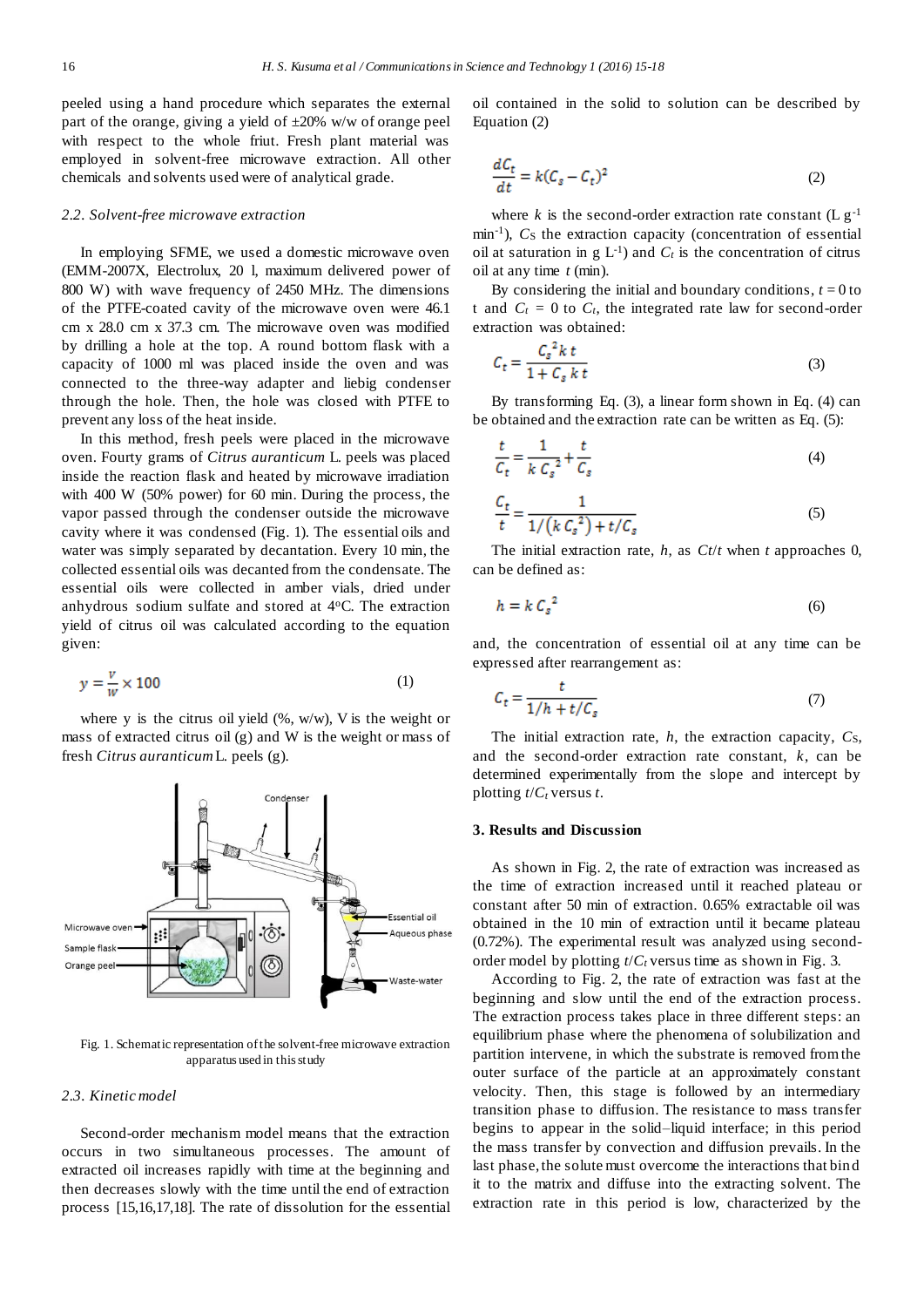removal of the extract through the diffusion mechanism. This point is an irreversible step of the extraction process; it is often regarded as the limiting step of the process [19]. Diffusion rate decreased as the time of extraction increased due to the high solute concentration in liquid at the third stage. Even though the extraction time increased after the maximum citrus oil was extracted, it did not show any changes or significant in amount of oil extracted. The trend of citrus oil recovery under extraction time of 10 min, 50 min and 60 min, respectively was 89.89%, 9.06% and 1.05%.



Fig. 2. The concentration of citrus oil in the solution at any time,  $C_t (gL^1)$ versus time (min)



Fig. 3. Second-order extraction kinetics of citrus oil

The initial extraction rate, *h*, the extraction capacity, *C*s, the second-order extraction rate constant, *k*, and coefficient of determination,  $R^2$ , were calculated experimentally by referring to the linier curve in Fig. 3. From graph  $t/C_t$  versus time, slope is equal to 1/*C*S, and intercept is equal to 1/*h*. The data showed in Table 1.

Table 1. Linierization of second-order kinetic model of solvent-free microwave extraction of *Citrus auranticum* L. peel

| $C_S (g L^{-1})$ |        | $k(Lg^{-1}min^{-1})$ $h(g L^{-1}min^{-1})$ $R^2$ |        |
|------------------|--------|--------------------------------------------------|--------|
| 0.7291           | 1.4075 | 0.7483                                           | 0.9992 |

For this study, the maximum yield oil extracted by SFME is higher compared to conventional hydrodistillation (HD). In the work of Kamal et al. (2011) [20] it was observed that citrus oil yield extracted from fresh peels by HD for 3 hours is  $0.24 \pm 0.01\%$ .

Fig. 4 shows the mechanism of SFME compared to HD method. In HD, the temperature increased often slowly, depended on the thermal conductivity and on convection currents, where the heat transfer was occurring from the outside to the inside while mass transfer was occurring from the inside to the outside of the *Citrus auranticum* L. peels [21].

Whereas, in SFME the cell was subjected to severe thermal stress, the temperature increased much faster than the conventional heating, depending on the effects of microwave irradiations and the internal dielectric heating of the *Citrus auranticum* L. peels with the action of the "in situ" water, where both the heat and mass transfers were in the same direction from the inside to the outside of the gland. As a result of internal superheating which leaded to the severe vaporization of the ''in situ" water and localized a high pressure gradient inside the gland, a dramatic expansion and a rapid rupture of the cell walls were occurring. Finally, the essential oils were migrated quickly from the inside of the *Citrus auranticum* L. peels to the surrounding.



Fig. 4. Heat and mass transfer mechanisms in conventional hydrodistillation and solvent-free microwave extraction of citrus oil

## **4. Conclusion**

The extraction yield of citrus oil obtained by SFME method for 60 min is 0.72%. Kinetics of oil extraction from *Citrus auranticum* L. peels by SFME method proved that the extraction process was based on the second-order extraction model as the experiment was conducted in three different steps. The initial extraction rate (*h*), the extraction capacity (*C*S), the second-order extraction rate constant (*k*), and coefficient of determination  $(R^2)$ , respectively was 0.7483 g L<sup>-</sup> <sup>1</sup> min<sup>-1</sup>, 0.7291 g L<sup>-1</sup>, 1.4075 L g<sup>-1</sup> min<sup>-1</sup> and 0.9992.

## **References**

- 1. J. Silalahi, *Anticancer and health protective properties of Citrus fruit components*, Asia Pac. J. Clin. Nutr. 11 (2002) 79–84.
- 2. T. A. El-Adawy, E. H. Rehman, A. A. El-Bedawy and A. M. Gafar, Properties of some Citrus seeds. Part 3. Evaluation as a new source of *potential oil*, Nahrung 43 (1999) 385–391.